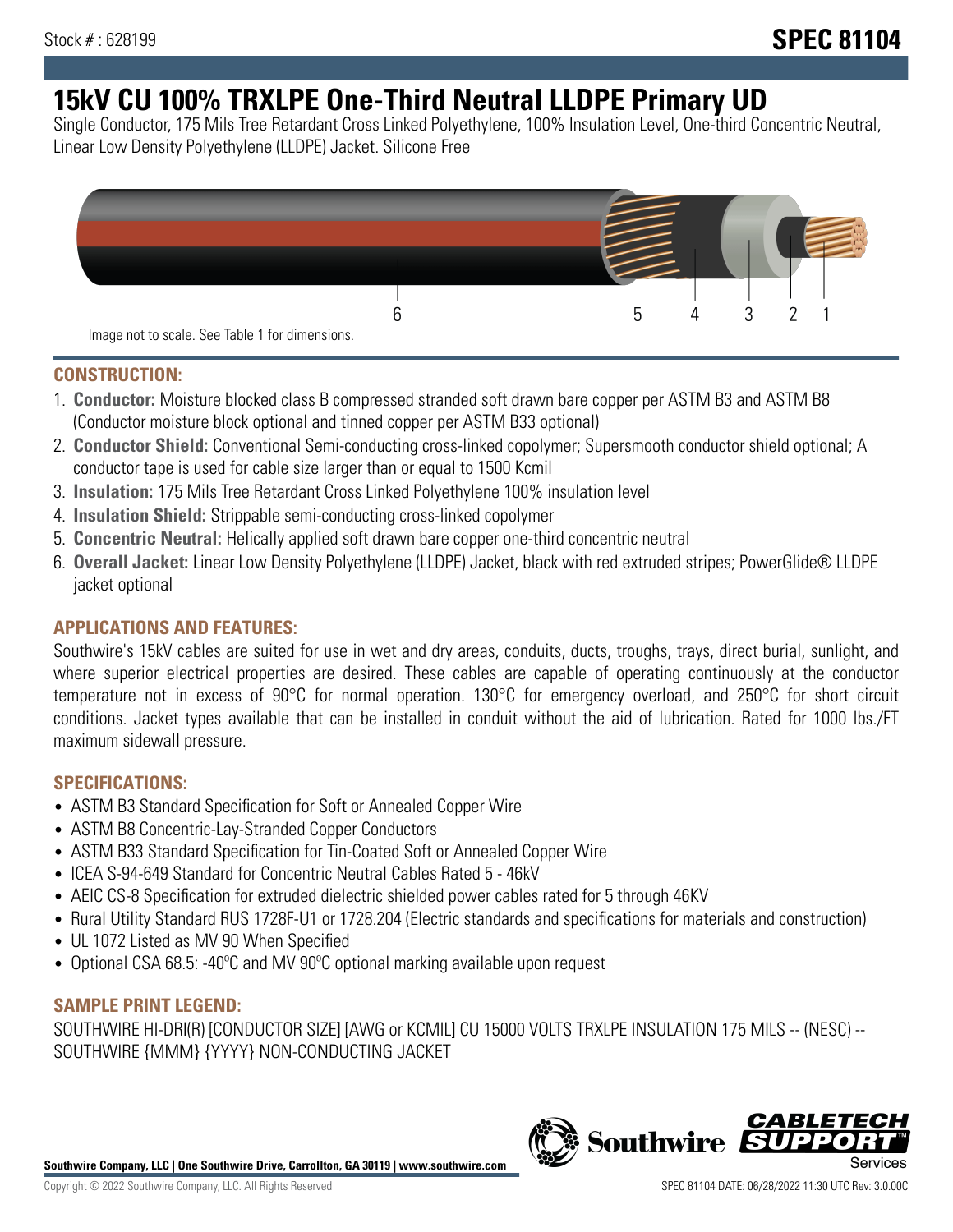# Stock # : 628199 **SPEC 81104**

#### **Table 1 – Weights and Measurements**

| Stock<br>  Number | Cond<br><b>Size</b> | <b>Diameter</b><br>Over<br>Conductor | <b>Diameter</b><br>Over<br>Insulation | Insul.<br><b>Thickness</b> | Diameter<br>Over<br>Insulation<br><b>Shield</b> | Concentric<br><b>Neutral</b> | Neutral DC<br>Resistance<br>$25^{\circ}$ C | Jacket<br><b>Thickness</b> | Approx.<br>OD | Approx.<br>Weight    | Min<br><b>Bending</b><br>Radius | Max Pull<br>Tension* <sup>1</sup> |
|-------------------|---------------------|--------------------------------------|---------------------------------------|----------------------------|-------------------------------------------------|------------------------------|--------------------------------------------|----------------------------|---------------|----------------------|---------------------------------|-----------------------------------|
|                   | AWG/<br>Kcmil       | inch                                 | inch                                  | mil                        | ınch                                            | No. x AWG                    | $\Omega$ /1000ft                           | mil                        | inch          | Ib<br><b>Y1000ft</b> | inch                            | $\mathsf{lb}$                     |
| 628199            | 1000<br>(61)        | 1.117                                | .522                                  | 175                        | .622                                            | 21x8                         | 0.031                                      | 80                         | 2.039         | 5083                 | 16.3                            | 8000                              |

All dimensions are nominal and subject to normal manufacturing tolerances

◊ Cable marked with this symbol is a standard stock item

\* Pulling tension based on pulling eye directly connected to conductor

^ HiDri Plus - Water Blocking Powder. Black Jacket

# All black jacket

§ HiDri Plus - Water Blocking Powder. Black Jacket. CSA Listed

### **Table 2 – Electrical and Engineering Data**

| Cond.<br>Size | $\omega$ 25°C    | DC Resistance AC Resistance<br>$@90^{\circ}C$ | Capacitive<br>Reactance @<br>60Hz | Inductive<br>Reactance @<br>60Hz | Charging<br>Current | <b>Dielectric</b><br>Loss | Zero Sequence<br>Impedance* | Positive<br>Sequence<br>Impedance* | <b>Short Circuit</b><br>Current $@30$<br>Cycle |
|---------------|------------------|-----------------------------------------------|-----------------------------------|----------------------------------|---------------------|---------------------------|-----------------------------|------------------------------------|------------------------------------------------|
| AWG/<br>Kcmil | $\Omega/1000$ ft | $\Omega/1000$ ft                              | $M\Omega^*1000$ ft                | $\Omega/1000$ ft                 | A/1000ft            | W/1000ft                  | $\Omega$ /1000ft            | $\Omega$ /1000ft                   | Amp                                            |
| 1000<br>(61)  | 0.0108           | 0.015                                         | 0.018                             | 0.034                            | 0.487               | .265                      | $0.047 + j0.021$            | $0.023 + 0.028$                    | 30876.7                                        |

\* Calculations are based on three cables triplexed / concentric shield / Conductor temperature of 90°C / Shield temperature of 45°C / Earth resistivity of 100 ohmsmeter

† Ampacities are based on Figure 7 of ICEA P-117-734 (Single circuit trefoil, 100% load factor, 90°C conductor temperature, earth RHO 90, 36" burial depth)

‡ Ampacities are based on Figure 1 of ICEA P-117-734 (Single circuit trefoil, 100% load factor, 90°C conductor temperature, earth RHO 90, 36" burial depth)

#### **Table 3 – Weights and Measurements (Metric)**

| Stock<br>Number | Cond.<br><b>Size</b> | <b>Diameter</b><br>Over<br>Conductor | Diameter<br>Over<br>Insulation | lnsul.<br><b>Thickness</b> | <b>Diameter</b><br>Over<br>Insulation<br><b>Shield</b> | Concentric<br><b>Neutral</b> | <b>Neutral DC</b><br>Resistance<br>$25^{\circ}$ C | Jacket<br><b>Thickness</b> | Approx.<br>0D | Approx.<br>Weight | Min<br><b>Bending</b><br>Radius | Max Pull<br>Tension* |
|-----------------|----------------------|--------------------------------------|--------------------------------|----------------------------|--------------------------------------------------------|------------------------------|---------------------------------------------------|----------------------------|---------------|-------------------|---------------------------------|----------------------|
|                 | AWG/<br>Kcmil        | mm                                   | mm                             | mm                         | mm                                                     | No. x AWG                    | $\Omega$ /km                                      | mm                         | mm            | ka/km             | mm                              | newton               |
| 628199          | 1000<br>(61)         | 28.37                                | 38.66                          | 4.44                       | 41.20                                                  | 21x8                         | 0.10                                              | 2.03                       | 51.79         | 7564              | 414.02                          | 35600                |

All dimensions are nominal and subject to normal manufacturing tolerances

◊ Cable marked with this symbol is a standard stock item

\* Pulling tension based on pulling eye directly connected to conductor

^ HiDri Plus - Water Blocking Powder. Black Jacket

# All black jacket

§ HiDri Plus - Water Blocking Powder. Black Jacket. CSA Listed

# **Table 4 – Electrical and Engineering Data (Metric)**

| Cond<br><b>Size</b> | @25°C        | DC Resistance AC Resistance<br>$@90^{\circ}C$ | Capacitive<br>Reactance @<br>60Hz | <b>Inductive</b><br>Reactance @<br>60Hz | Charging<br>Current | <b>Dielectric</b><br>Loss | Zero Sequence<br>Impedance* | <b>Positive</b><br>Sequence<br>Impedance* | <b>Short Circuit</b><br>Current @ 30<br><b>Cycle</b> |
|---------------------|--------------|-----------------------------------------------|-----------------------------------|-----------------------------------------|---------------------|---------------------------|-----------------------------|-------------------------------------------|------------------------------------------------------|
| AWG/<br>Kcmil       | $\Omega$ /km | $\Omega / \mathrm{km}$                        | $M\Omega^*$ km                    | $\Omega$ /km                            | A/km                | W/km                      | $O/1000$ ft                 | $\Omega/1000$ ft                          | Amp                                                  |
| 1000<br>(61)        | 0.0354       | 0.05                                          | 0.0055                            | 0.1115                                  | .598                | 4.1503                    | $0.047 + 0.021$             | $0.023 + j0.028$                          | 30876.7                                              |

\* Calculations are based on three cables triplexed / concentric shield / Conductor temperature of 90°C / Shield temperature of 45°C / Earth resistivity of 100 ohmsmeter



#### CABLETE **Southwire** DD